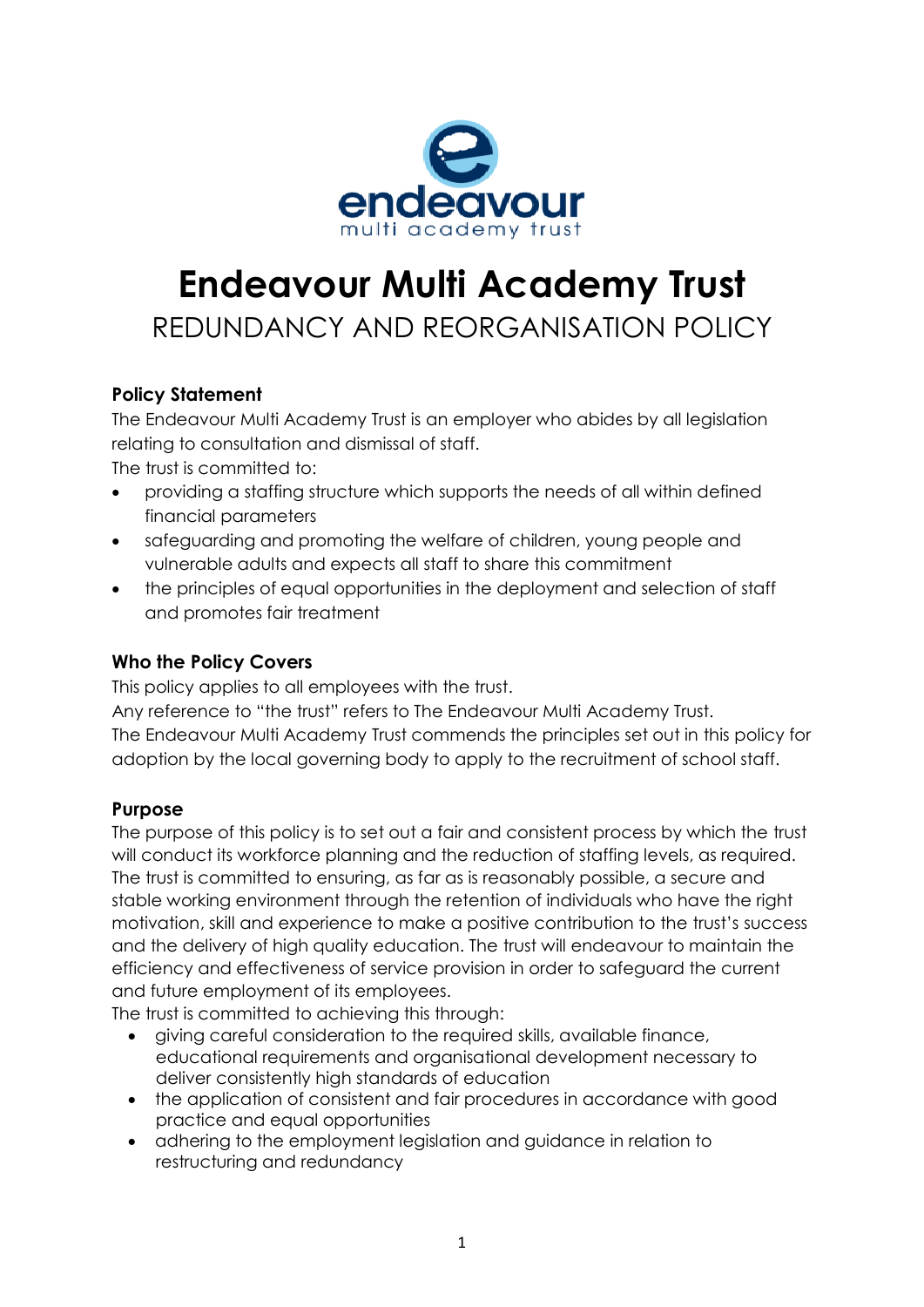# **Scope**

This procedure applies to all employees including temporary, fixed term staff, casual staff and apprentices regardless of length of service. This procedure does not form part of your contract of employment and may be varied from time to time.

# **Responsibilities**

The appropriate level of authority will be determined according to the organisation's scheme of delegation.

It is the responsibility of the Trust Board to determine the staffing structure of the trust with advice provided by the CEO.

It is for the local governing committee (LGC) to determine the selection of individuals for displacement within each school with advice and support provided by the Headteacher and/or CEO.

It is the responsibility of each Headteacher to determine appointments to the school except for the post of CEO and Headteacher, which will be the responsibility of the trust board. The Headteacher may determine the dismissal of all other posts with advice and support from the CEO and LGC.

The LGC for each school will set up appropriate committees to consider restructuring and where necessary, redundancies including the appointment of an LGC Appeal Committee for dismissals of post holders in all but the posts of CEO and Headteachers in school.

Decisions relating to employees reporting directly to Trust Board will be the responsibility of a Selection Committee and separate Appeal Committee appointed by the Trust Board.

As the employer, the Trust Board may appoint a representative of the Trust Board to be present at any stage of the process.

# **Accountabilities**

The Trust Board is accountable for ensuring that this process is carried out fairly and consistently and that any managers involved in any aspect of it have the appropriate training and skills to do so.

All employees have a responsibility to be aware of and conduct themselves in line with the trust's policies, the law and maintain acceptable standards of conduct and behaviour. Where relevant, employees must adhere to codes of practice or standards associated with their profession, trade or occupation. Employees should engage positively in consultation processes, providing constructive feedback and be sensitive to employees whose employment may be at risk. Employees who are at risk of redundancy are reminded that they are bound by all trust policies and procedures until their employment ends and should maintain professional standards of behaviour and comply with confidentiality clauses after their employment ends.

# **Guiding Principles**

The following guiding principles will apply:

**Equitable and Fair** – We are committed to equality and diversity and will make reasonable adjustments to the application of this policy and procedure in line with our equal opportunities commitment.

**Consistent and Objective** – All managers have a duty to ensure that they and all of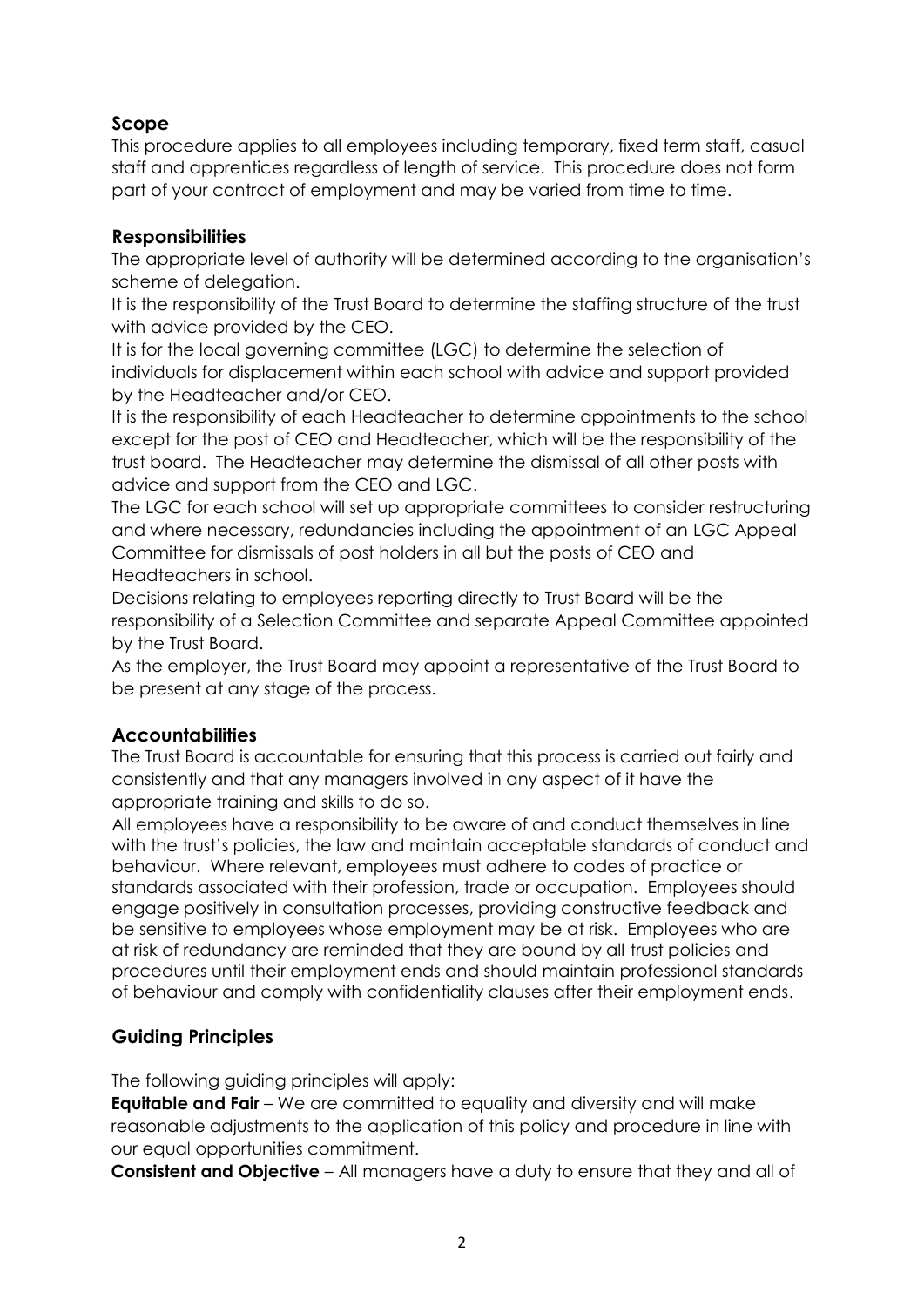the employees they are responsible for are aware of, and comply with, the trust's policies and procedures. Managers responsible for conducting processes under this policy should do so objectively, consistently and fairly with robust rationale for all decisions.

**Lawful** - The organisation will comply with the legislative framework relating to redundancy and ensure relevant parties are informed and consulted providing sufficient time for meaningful discussion and response.

# **Link with Other Policies and Procedures**

**Grievance Policy** – There may be occasions when an employee wishes to use the Trust's Grievance Policy in connection with actions taken under this Redundancy Policy. This shall not lead to any automatic delay or pause in the conduct of any matters under this Redundancy Policy.

**Managing Attendance at Work Policy** - Where an employee is absent due to sickness whilst a redundancy matter is pending, the managing attendance at work procedure will apply as normal. The process will continue in your absence and as appropriate advice will be sought from Occupational Health to assess an employee's fitness to participate in formal meetings. Being absent from work due to sickness will not stop the redundancy matter progressing.

#### **Redundancy Definition**

Employees who have at least 2 years continuous service with any local authority or employer covered by the Redundancy Payments (Continuity of Employment in Local Government) (Modification) Order 1999 (as amended) are entitled to a redundancy payment. If an employee unreasonably rejects an offer of suitable alternative employment they will forfeit their right to a redundancy payment. A redundancy payment will not be paid where, before the end of their employment, the redundant employee receives an offer of employment with a local authority or with a Modification Order employer and accepts and starts the new job within 4 weeks of the date of the redundancy.

The Employment Rights Act 1996 defines a redundancy situation as one where the Employer has:

- (a) ceased, or intends to cease to carry on the business for the purposes of which the employee was employed, either generally or at the place where the employee was employed; or
- (b) the requirements of the business for employees to carry out work of a particular kind, either generally or at the place where the employee was employed, have ceased or diminished or are expected to cease or diminish.

Under section 197 of the Employment Rights Act 1996, the non-renewal of a fixed term contract is a dismissal in law. Therefore, employees with over 2 years' service whose fixed-term contract is not renewed may be entitled to a redundancy payment.

Advice should also be sought in regard to any longstanding casual contracts.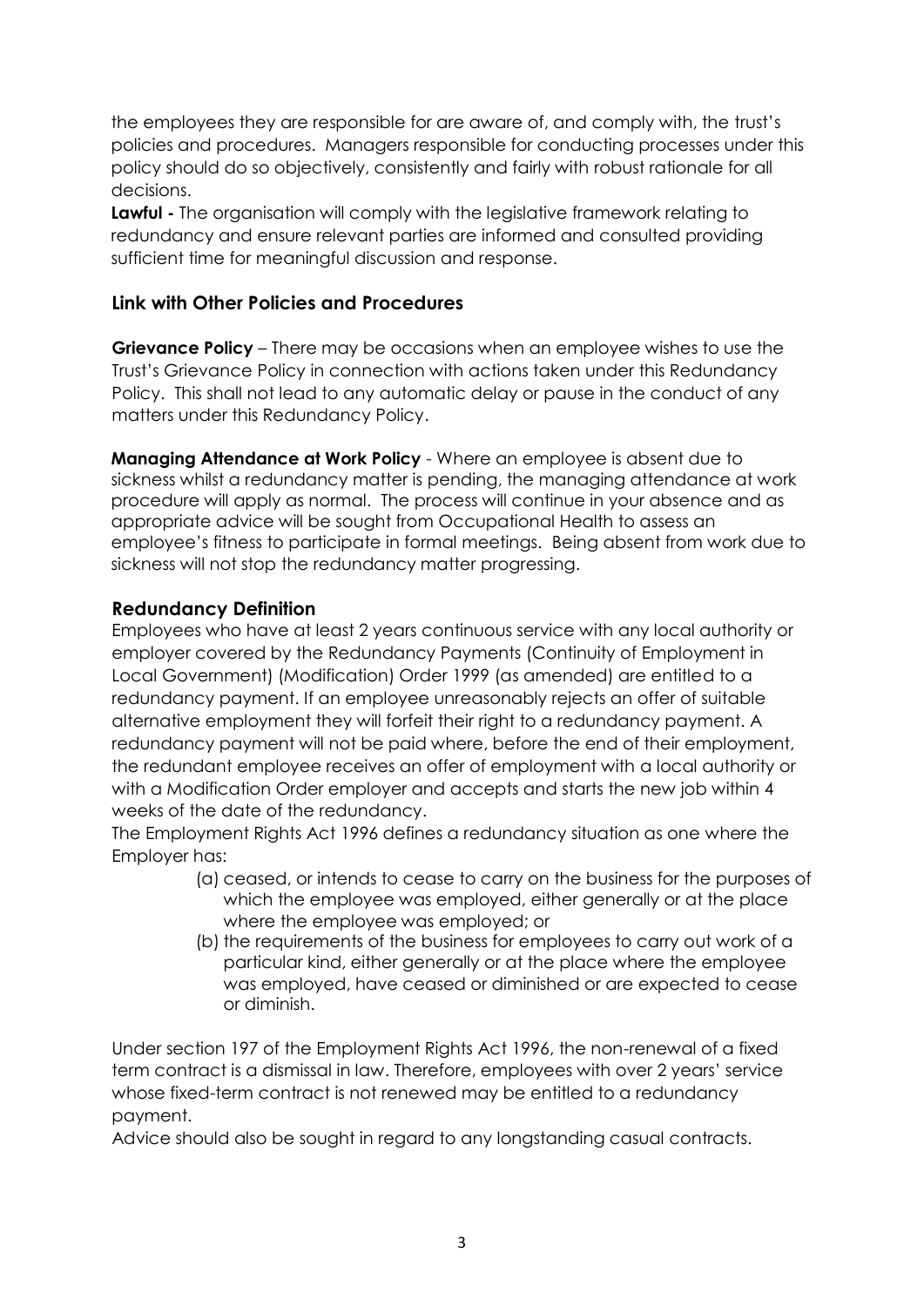# **Consultation**

Each stage of any school reorganisation/redundancy must involve appropriate trade union and collective/individual consultation and be explicit about the impact on, and implications for, employees.

#### **The Legislation**

The Information and Consultation of Employees Regulations 2004:

These Regulations give all employees the right to be informed and consulted about matters that affect their employment and the organisation they work for. These include reductions in staffing levels and substantial changes in work organisation or contractual changes.

The Court of Appeal ruled that 'fair consultation' means:

- consultation when the proposals are still at a formative stage
- adequate information on which to respond
- adequate time in which to respond and
- conscientious consideration by an authority of a response to consultation

Where the trust is contemplating making changes to its employee establishment that may lead to a redundancy situation, there should be meaningful consultation on any proposals with individual employees affected by the proposal and with the appropriate recognised trade unions. Consultation will involve considering ways of:

- avoiding proposed redundancies
- reducing the numbers to be made redundant
- $\bullet$  mitigating the consequences of any redundancies
- undertaking selection
- developing any ring-fencing arrangements

Consultation, must begin 'in good time' and in any event:

- a) Consultation will be meaningful regardless of the number of employees affected.
- b) Consultation must begin at least **30 calendar days,** before the first dismissal takes effect where the employer is proposing to make redundant 20 to 99 employees within a period of 90 days or less.
- c) Consultation must begin at least **45 calendar days,** before the first dismissal takes effect where the employer is proposing to make redundant 100 or more employees within a period of 90 days or less.

Consultation must be completed before issuing redundancy notices to employees. Effective consultation does not compromise the trust's ability to manage or make challenging decisions. However, consultation means that the trust must consider the views of the employees before reaching any final decisions. Employees and trade union representatives must have the right to respond to any consultation, with appropriate mechanisms in place for their concerns.

# **Process**

There are number of steps in consulting and implementing the change process. These are set out in the following sections: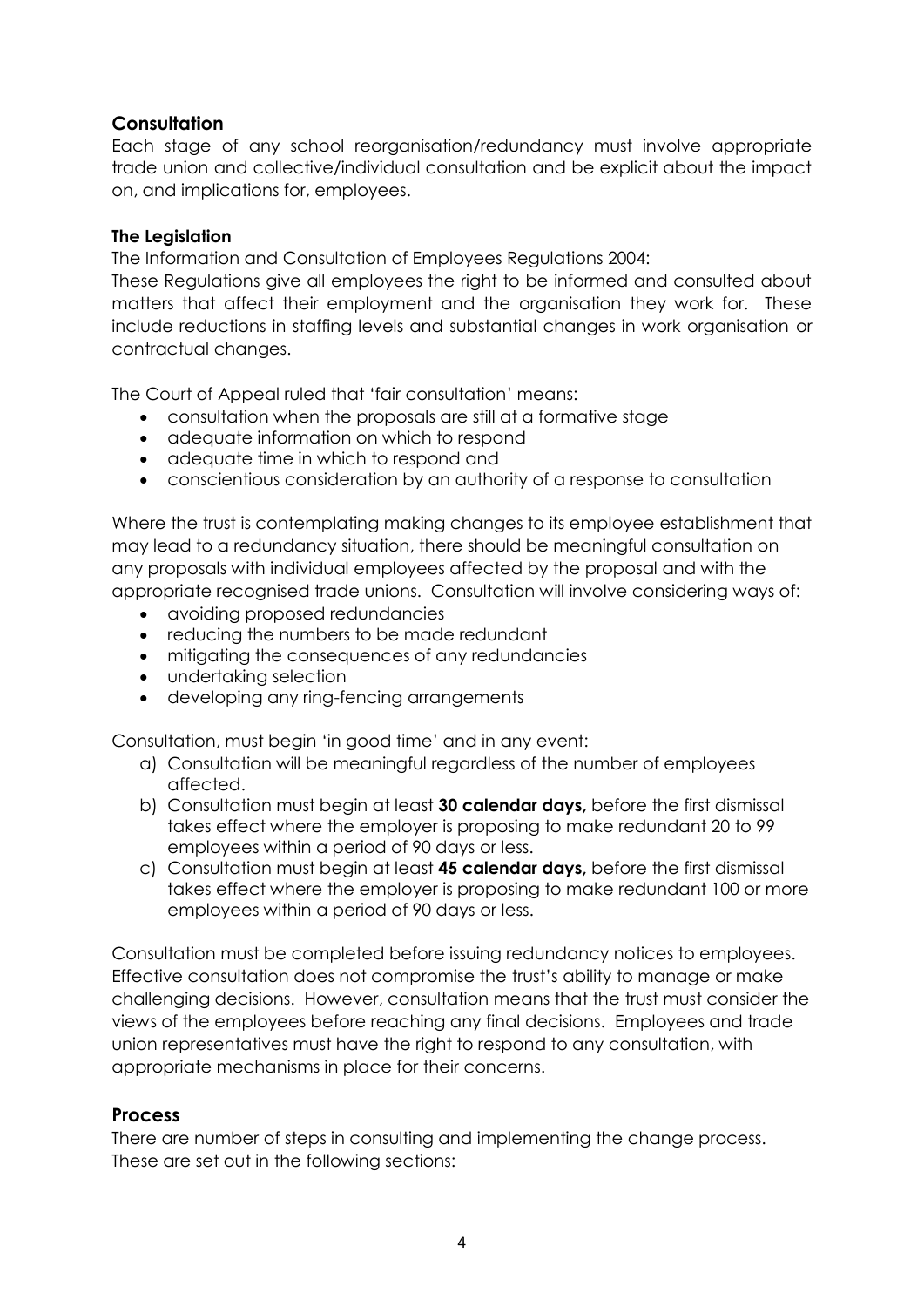# **Preparing the Business Case**

This document will form the basis of any consultation discussions and the document must contain all the relevant information to ensure the trust meets the statutory requirements. The trust has a statutory responsibility under Section 188 of the Trade Union and Labour Relations (Consultation) Act 1992 (known as TULCRA) to disclose prescribed information to appropriate representatives. The business case must include the following information:

- the reasons for the proposed redundancy this should include the rationale for change and the staffing implications, together with relevant financial and curriculum information
- the total number of employees affected by the proposals, including a preand post-restructure organisation chart with names, grades and job titles
- the number and description of roles at risk and therefore employees who may be made redundant (either voluntary or compulsory)
- job descriptions (old & new, where appropriate)
- proposed method of selection for redundancy
- proposed method of how the redundancies will be carried out including the period over which redundancies are to take effect. A timetable of activity should be included
- proposed method of calculating redundancy pay
- the number of agency workers working for the school and the type of work they are doing.

TULCRA further requires the trust to notify the Insolvency Service, within the Redundancy Payments Service (RPS), if it proposes to make 20 or more workers redundant at one establishment over a period of 90 days or less. The notification to the Secretary of State (via an HR1 form) must be received by RPS before redundancy notices are issued and at least 30 or 90 days before the first termination date. Timescales will depend upon the number of employees involved (Appendix 1 – Business Case and Timeline Template).

# **Appointing Committees**

The LGC will appoint two separate committees (including a Chair for each) in advance of the process as follows:

- a selection committee to consider a staffing structure and identify staff for displacement
- an appeals committee to consider any appeals

The Selection Committee must consist of at least three members of the LGC and the appeals committee must have at least as many members as the Selection Committee. No committee member may be a member of both committees and there should be no discussion between members of the two committees about any decisions under consideration. There should also be no discussion with any other individuals apart from other members of the selection or appeals committee. The Headteacher or other nominated senior member of staff in school can provide evidence and information to each committee in an 'expert advisor' capacity. The Headteacher may be present at both committees and make a contribution to the process, but is not part of the decision making.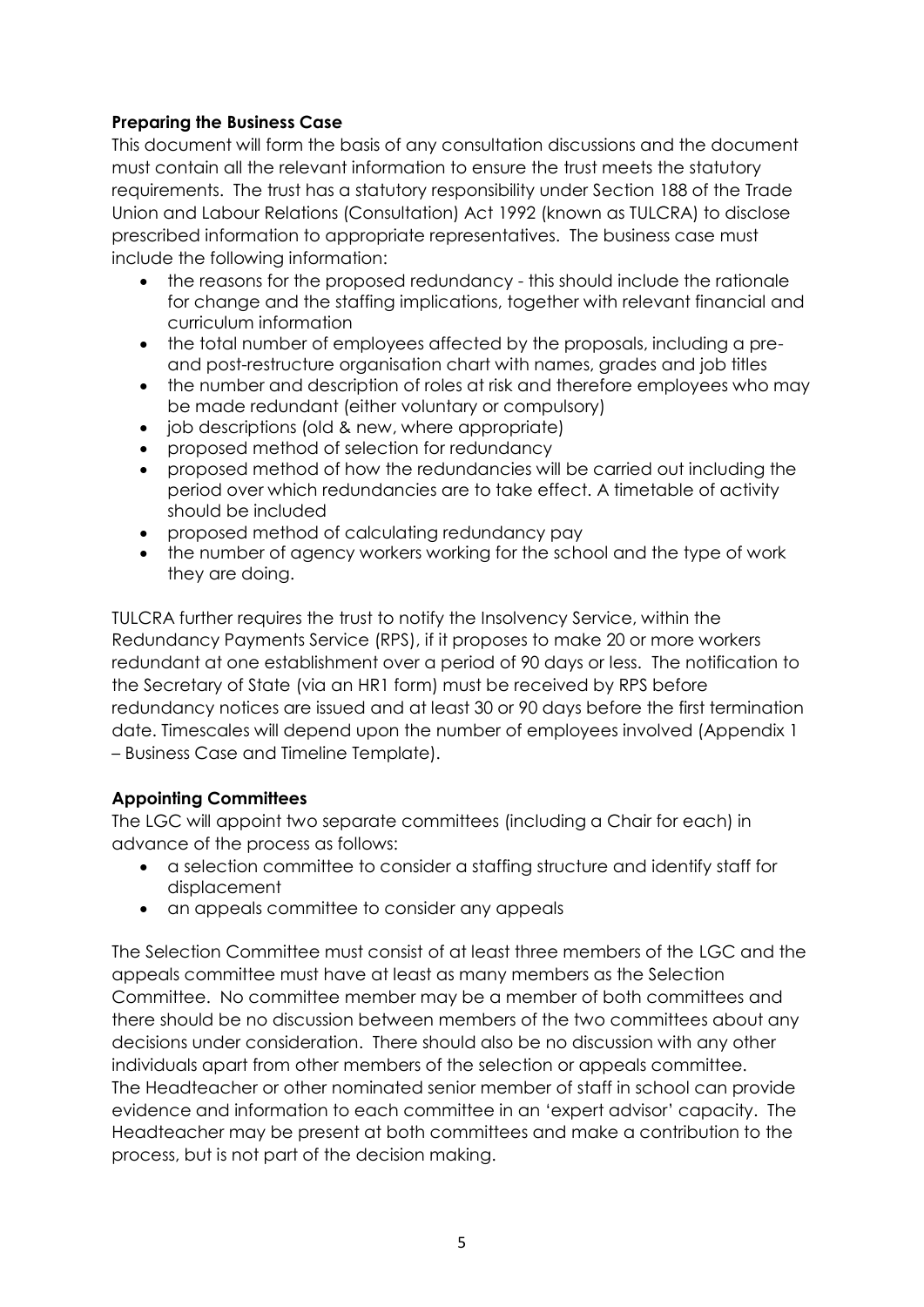It could be unethical for staff representatives of an LGC to be appointed as a member of either committee. Committee members should also consider whether it is appropriate to appoint parent representatives to either committee. The LGC may appoint a member of a committee from the LGC of another school in the trust. As the employer the Trust Board has an entitlement to send a representative to all proceedings relating to dismissals.

Either committee may be supported by a HR or other appropriate professional adviser. Such an adviser has no decision making powers.

#### **Present Proposal to the Trust Board for Ratification of Draft Structure**

Members of the Trust Board, via the Audit Committee, must agree the proposal before consultation commences. The appropriate selection committee must seek ratification for the proposals. Full minutes should be made and retained of the discussion regarding the proposals.

Once the proposal is ratified by the Board, the LGC will request that the Headteacher commences consultation.

#### **Consultation with Trade Union Representatives and Staff**

It is necessary to invite staff and appropriate Trade Unions colleagues to the first formal consultation meeting. Adequate notice should be provided and consideration given to alternative dates based upon maximum availability.

Schools must ensure that any member of staff absent due to sickness, maternity, paternity, secondment or suspension is fully included in this process.

During consultation, the Headteacher should offer individual meetings with affected staff to discuss the proposals and allow appropriate representation and should also respond to any written feedback from staff or trade union colleagues. Individual meetings should be minuted and a copy provided to the employee.

If the proposals include potential redundancies, expressions of interest for voluntary redundancy, early/flexible retirement and flexible working should also be requested at this stage.

#### **Collate Feedback for Ratification of Final Structure**

The CEO, LGC and Headteacher should fully consider and discuss any feedback received during the consultation process. The discussion should be noted along with agreement to any changes to the proposals and ratification of final structure.

Dependent upon the nature and extent of any changes made to the proposal as a result of consultation feedback, it may be necessary to undertake a shorter period of further formal consultation on these revised elements.

# **Outcome of Consultation, New Structure and Next Steps confirmed to Staff and Trade Unions**

Once the final structure is ratified by the CEO, LGC and Headteacher, the details should be confirmed in writing to trade unions and employees as follows:

- that consultation has closed, what decisions were made and who was present at the meeting
- any significant feedback to date (i.e. detailing the considerations given to proposals made during consultation, what has been accepted and what has been rejected and why)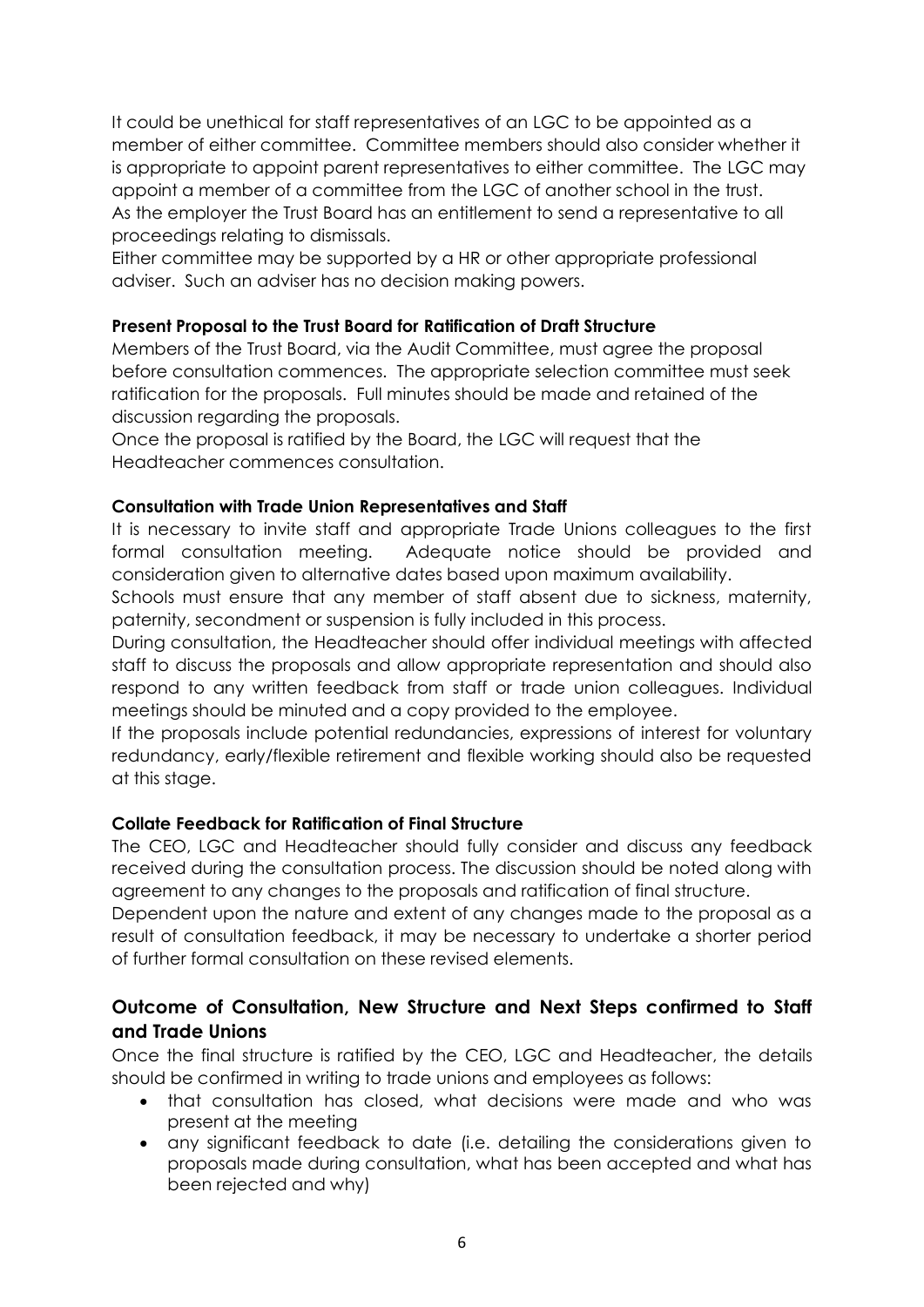- any changes as a result of consultation
- what the final structure is
- confirm the selection process/criteria (if appropriate)
- ensure communications continue

It is also advisable for the Headteacher to meet with individuals directly affected by the outcomes to confirm the specific arrangements in relation to their role.

#### **LGC Selection Committee – Selection Meeting 1**

Once the final structure has been ratified, it is for the Selection Committee to meet and undertake the necessary activities to implement the agreed changes. At the first meeting, the committee will:

- Consider any applications for Voluntary Redundancy, Flexible Working or Early Retirement on a case by case basis against an agreed framework e.g. skills, school needs, cost, etc. This will provide a business justification for any decisions reached. An agreement should be reached in principle as to whether the requests are to be agreed (Appendix 2 – Voluntary Redundancy Application Form).
- In the event that the required staffing reductions cannot be achieved through voluntary applications, then the agreed selection criteria or method of selection will be applied.
- Assimilate (slot-in) employees into the revised structure where appropriate
- If appropriate, ring-fence specific posts for competitive selection process
- If current posts no longer exist in the new structure, redeployment and redundancy must be considered and the full financial implications, including salary protection, where applicable.
- It is important that in the event of any proposed redundancies, consideration is given to the notice periods for dismissal as this may vary for each employee. It is advisable that any proposed timeline is developed with these dates in mind.

All meetings relating to redundancy selection should be comprehensively minuted and the notes retained for audit purposes in the event of future challenge.

#### **Conduct competitive selection process**

If it has been determined that any of the posts within the structure are to be appointed to via a competitive selection process, that activity needs to be undertaken following Selection Committee Meeting 1 and before Selection Committee Meeting 2 (Appendix 3 – Short Application Form).

The LGC Selection Committee may delegate responsibility for the selection activities to the Headteacher/Senior Leaders, however members of the LGC's selection committee have the right to be involved in any activity which measures the skills and attributes of vulnerable staff against the selection criteria and which may impact on the outcome of the selection process.

The LGC Selection Committee and Headteacher must ensure that the organisation's Recruitment and Selection Procedures and the fair and objective selection criteria agreed during consultation is applied. The criteria should ensure that the appropriately skilled employees are retained to meet the needs of the trust.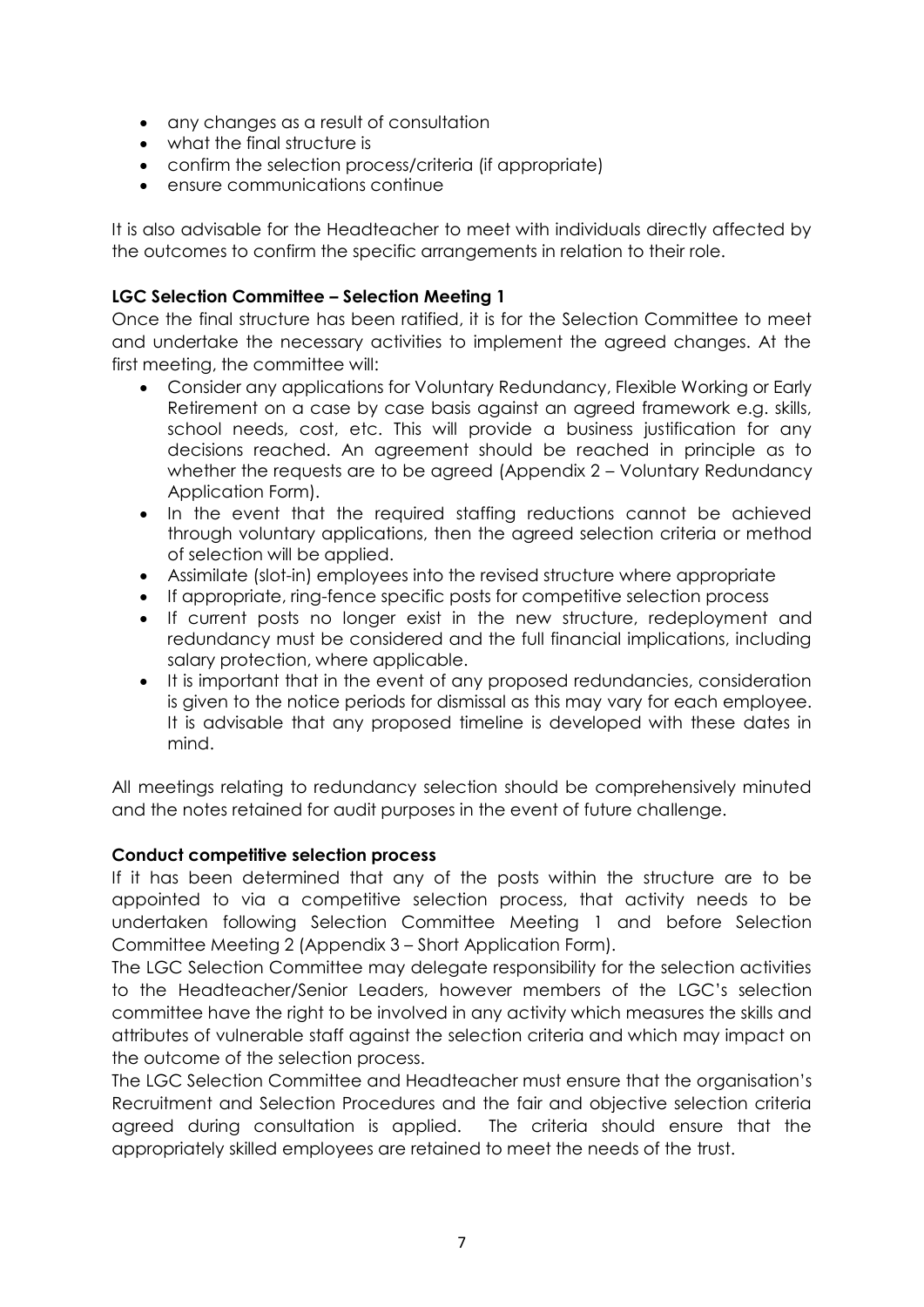# **Selection Committee – Selection Meeting 2**

Meeting two of the selection committee is either:

- In the event that a competitive interview process has been conducted, to receive feedback and recommendations from the interview process and to seek ratification of the outcomes from the Selection Committee (Appendix 4 – Redundancy Selection Scoring Matrix). OR;
- To apply the agreed selection criteria i.e. to complete a desktop selection exercise. Any discussions around scoring and the award of points must be minuted and retained for audit purposes.

Upon conclusion of this meeting, the Selection Committee and Headteacher will know which individuals have been placed at risk of redundancy due to their selection via either interview or criteria.

#### **Communicating the outcome**

The Chair of the Selection Committee and/or Headteacher should inform each individual face-to-face that they have been selected for redundancy, including an outline of the reasons for selection. Individuals should be informed of the date of that meeting in advance and have a right to representation. In addition, they should be informed in writing of their dismissal by reason of selection for redundancy and of their right to appeal.

#### **Appeal**

An employee selected for redundancy has the right to appeal against their dismissal. The appeal should be submitted in writing to the clerk of the LGC [for the attention of the Chair of the Appeal Committee] within 10 days of written confirmation of notice of redundancy being received. The grounds for appeal must be stated. Arrangements for the LGC Appeal Committee to hear the case must be made, and an employee should have at least 5 working days' notice of the date. This meeting should be minuted and the notes retained for audit purposes.

#### **Redeployment**

Any employee who is "at risk" of redundancy will be subject to the provisions for redeployment in place across the trust at the time. Legally there is an obligation and responsibility to consider suitable alternative employment for redeployees and conversely, redeployees should show reasonableness in rejecting or accepting any suitable alternative employment.

The organisation must consider any other redeployment opportunities within the employee's own school and other schools within the trust which may be suitable for the 'at risk' employee. All applicants who meet the essential criteria for the post (as set out in the person specification) will be offered an interview. The trust has a responsibility to consider suitable alternative employment across the MAT. The organisation must also provide, relevant retraining and redeployment of existing employees into appropriate vacancies where possible to maximise opportunities and minimise redundancies. In this event, the trust will retain the right to determine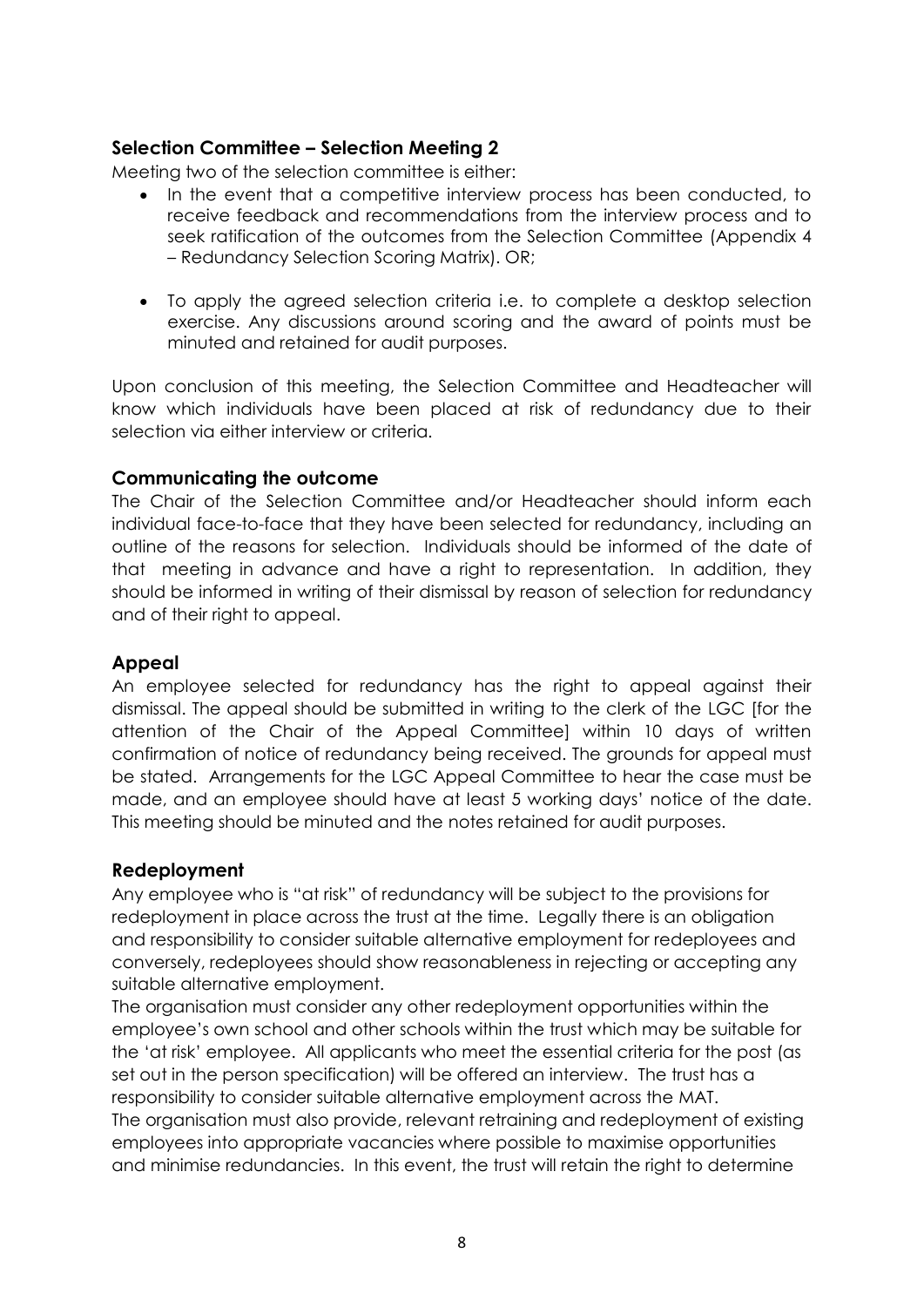the suitability of candidates for retraining and redeployment taking into account all skills possessed by the employees (Appendix 5 – Offer of Alternative Employment Form).

Where appropriate salary protection will apply as follows:

#### **Teaching Staff**

Salary safeguarding will apply for up to three years in accordance with the provisions of the School Teachers' Pay and Conditions Document.

#### **Support Staff**

Salary protection will apply when a support member of staff accepts redeployment to a post within 7 spinal column points of the redundant post. Staff moving into a grade with a maximum lower than their present pay point will be placed at the top pay point of the lower scale, i.e. on the Contribution Based Pay point, and they will not be eligible for incremental progression. Protection relates to the grade, e.g. where redeployment takes place into a post involving a reduction of working hours, it is the rate of pay, not the overall salary that is subject to protection. Salary protection arrangements will be put in place for these employees for up to three years or until such time as the new salary is equal to the salary protected amount. Support staff subject to pay protection would not receive any cost of living awards. Appropriate funding for salary protection/safeguarding will be the responsibility of the employee's originating school, this includes any costs of retraining and any pay protection element of the employee's new pay.

# **Re-engagement Following Redundancy**

Former employees who wish to apply for future vacancies with the trust will be considered in open competition with other applicants in line with normal recruitment practices.

If employees are re-engaged within 4 weeks, continuity of service will not be broken, and employees would be required to return any redundancy pay received. In the event that redundancy pay is not paid back to the employer and the employee is made redundant again at a later date, redundancy pay will only be for the remaining service period following re-engagement.

Employees who are made redundant from any post within the trust must not be reengaged in any post within 6 months of the redundancy taking effect.

# **Data Protection**

The trust will comply with the provisions of the Data Protection Act 2018. Employee data will be processed by the organisation in accordance with the principles of that legislation, as necessary for the performance of the employee's contract of employment and/or the conduct of the organisation's business. The organisation will ensure that personal information about an employee, including information in personnel files, is securely retained.

# **Cross References**

This policy should be read in conjunction with the following policies and procedures: